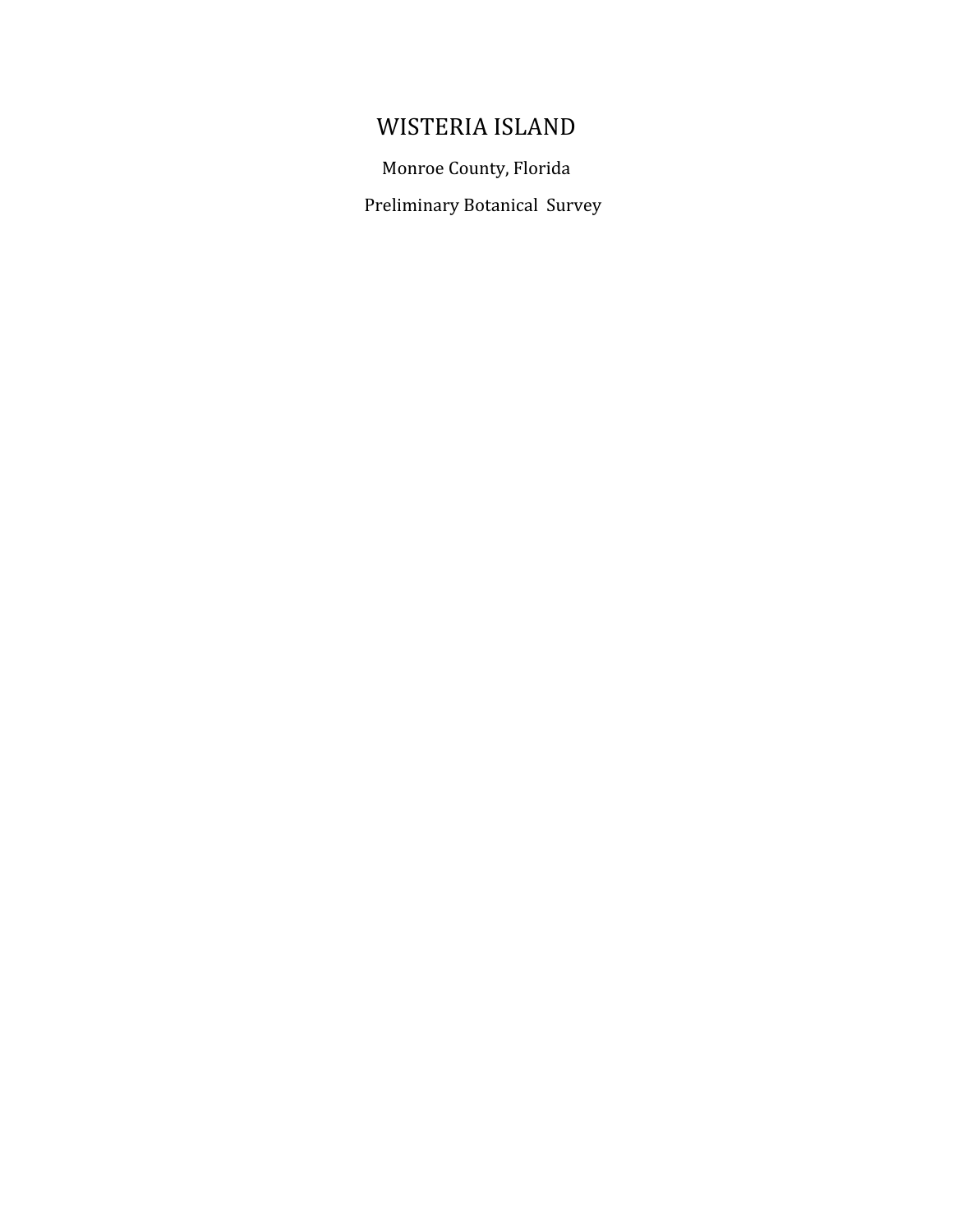## Roger
L.
Hammer

| <b>AGAVACEAE - Agave Family</b>                          |                               |
|----------------------------------------------------------|-------------------------------|
| Agave americana cv. 'striata' *                          | Maguey; Century Plant         |
| AIZOACEAE - Mesembryanthemum Family                      |                               |
| Sesuvium portulacastrum                                  | Sea Purslane                  |
| <b>AMARANTHACEAE - Amaranth Family</b>                   |                               |
| Alternanthera flavescens                                 | Yellow Joyweed                |
| Atriplex cristata                                        | <b>Crested Saltbush</b>       |
| Blutaparon vermiculare                                   | Samphire                      |
| Salicornia bigelovii                                     | <b>Annual Glasswort</b>       |
| Sarcocornia perrenis                                     | <b>Perennial Glasswort</b>    |
| Suaeda linearis                                          | Sea Blite                     |
| AMARYLLIDACEAE - Amaryllis Family                        |                               |
| Hymenocallis latifolia                                   | <b>Beach Spiderlily</b>       |
| ANACARDIACEAE - Cashew Family                            |                               |
| Schinus terebinthifolius *                               | <b>Brazilian Pepper</b>       |
| APOCYNACEAE (including Asclepidadaceae) - Dogbane Family |                               |
| Cynanchum angustifolium                                  | <b>Gulf Coast Swallowwort</b> |

ARALIACEAE
–
Ginseng
Family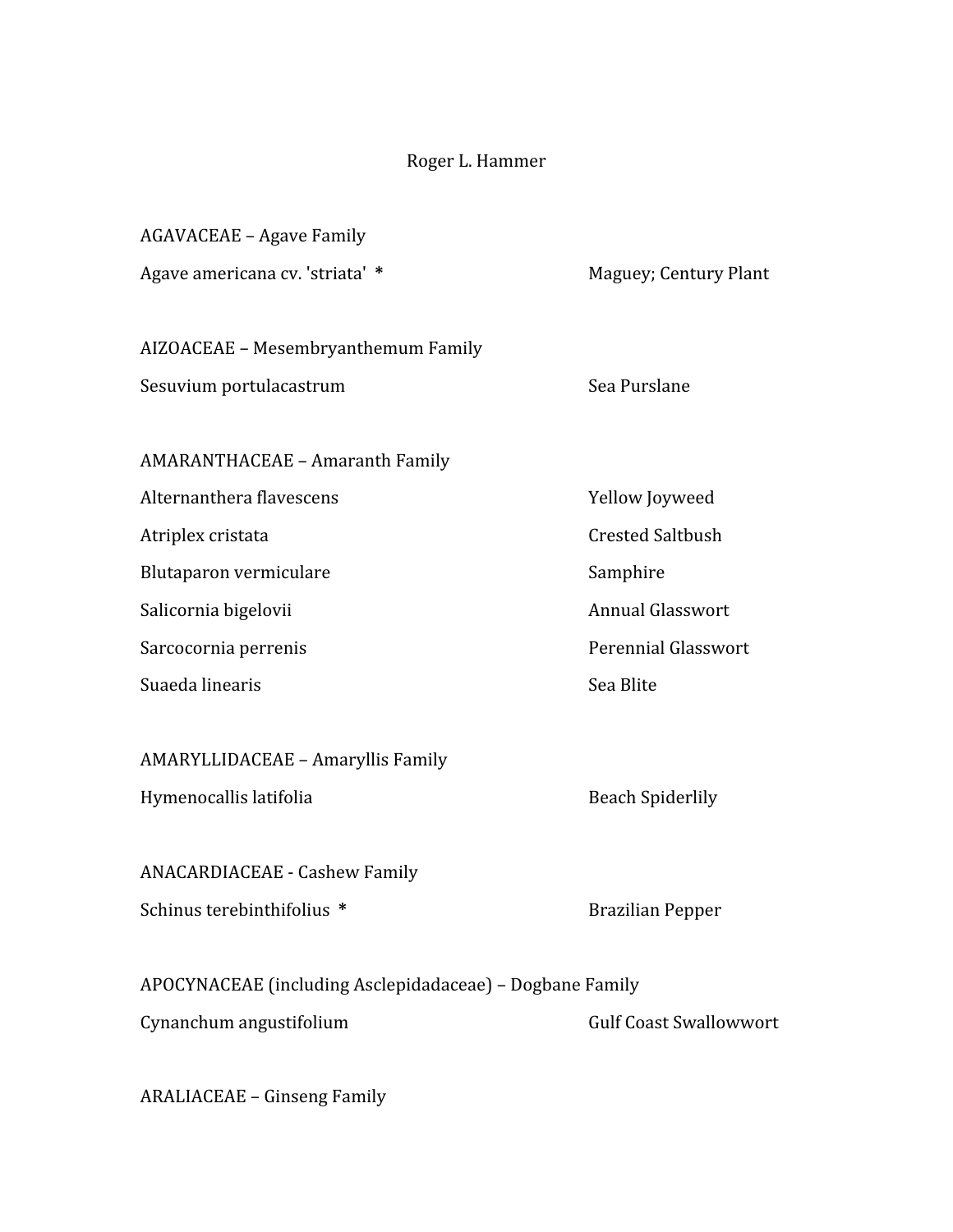| ARECACEAE – Palm Family              |                     |
|--------------------------------------|---------------------|
| Coccothrinax argentata $E$           | Silver Palm         |
| Cocos nucifera *                     | <b>Coconut Palm</b> |
| Leucothrinax morrisii E              | Key Thatch Palm     |
| Phoenix cf. dactylifera *            | Date Palm           |
| Pseudophoenix cf. sargentii $\bf{E}$ | Buccaneer Palm      |

(Note:
this
palm
appears
to
have
been
planted
and
may
not
represent
gene pool of the state-listed endangered species native to the Florida Keys)

| Thrinax radiata <b>E</b> | Jamaica Thatch Palm |
|--------------------------|---------------------|
| Washingtonia robusta *   | Washingtonia Palm   |

#### ARAUCARIACEAE
‐
Araucaria
Family

| Norfolk Island Pine<br>Araucaria heterophylla * |
|-------------------------------------------------|
|-------------------------------------------------|

ASTERACEAE
–
Aster
Family

| Ambrosia hispida         | Coastal Ragweed        |  |
|--------------------------|------------------------|--|
| Bidens alba var. radiata | <b>Spanish Needles</b> |  |
| Borrichia arborescens    | Bay Marigold           |  |

Borrichia frutescens Sea Oxeye

Pluchea carolinensis Cure For All

Sphagneticola trilobata \* The Creeping Oxeye; Wedelia

Iva
imbricata Seacoast
Marshelder Melanthera nivea entry and the state of the Snow Squarestem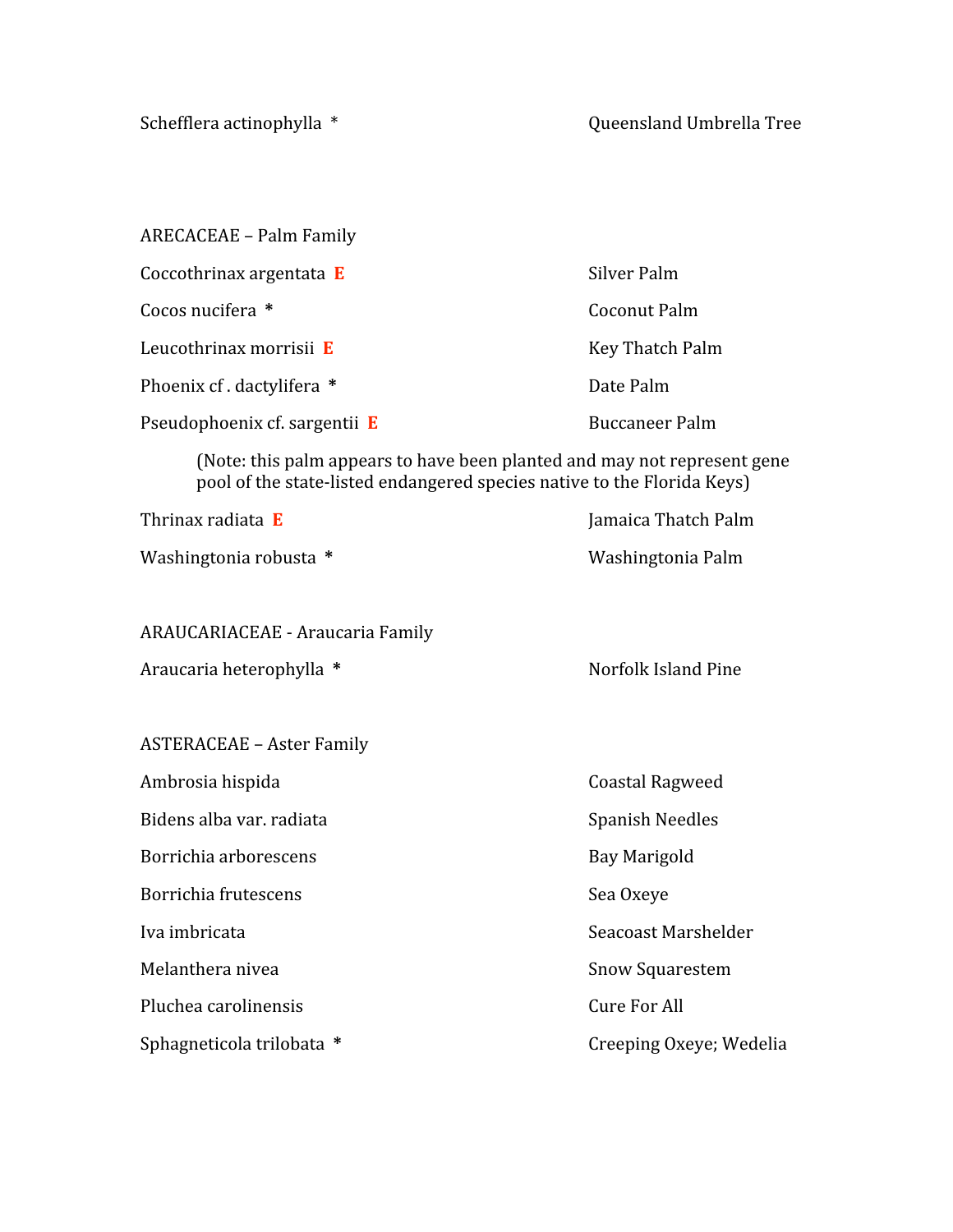| <b>AVICENNIACEAE - Black Mangrove Family</b>          |                             |
|-------------------------------------------------------|-----------------------------|
| Avicennia germinans                                   | <b>Black Mangrove</b>       |
| <b>BATACEAE - Saltwort Family</b>                     |                             |
| Batis maritima                                        | Saltwort                    |
| <b>BIGNONIACEAE - Trumpet Creeper Family</b>          |                             |
| Tecoma stans *                                        | <b>Yellow Elder</b>         |
| <b>BORAGINACEAE - Borage Family</b>                   |                             |
| Argusia gnaphalodes E                                 | Sea Lavender                |
| Cordia globosa E                                      | <b>Butterfly Sage</b>       |
| Heliotropium angiospermum                             | Scorpiontail                |
| Heliotropium curassavicum                             | Seaside Heliotrope          |
| Tournefortia volubilis                                | Soldiervine                 |
| BRASSICACEAE (including Capparaceae) - Mustard Family |                             |
| Cakile lanceolata                                     | <b>Coastal Searocket</b>    |
| Capparis cynophallophora                              | Jamaica Caper               |
| Lepidium virginicum                                   | Virginia Pepperweed         |
| <b>BURSERACEAE - Gumbo-Limbo Family</b>               |                             |
| Bursera simaruba                                      | Gumbo-Limbo                 |
| <b>CACTACEAE - Cactus Family</b>                      |                             |
| Cereus cf. repandus *                                 | Peruvian Applecactus        |
| Hylocereus undatus *                                  | <b>Nightblooming Cereus</b> |
|                                                       |                             |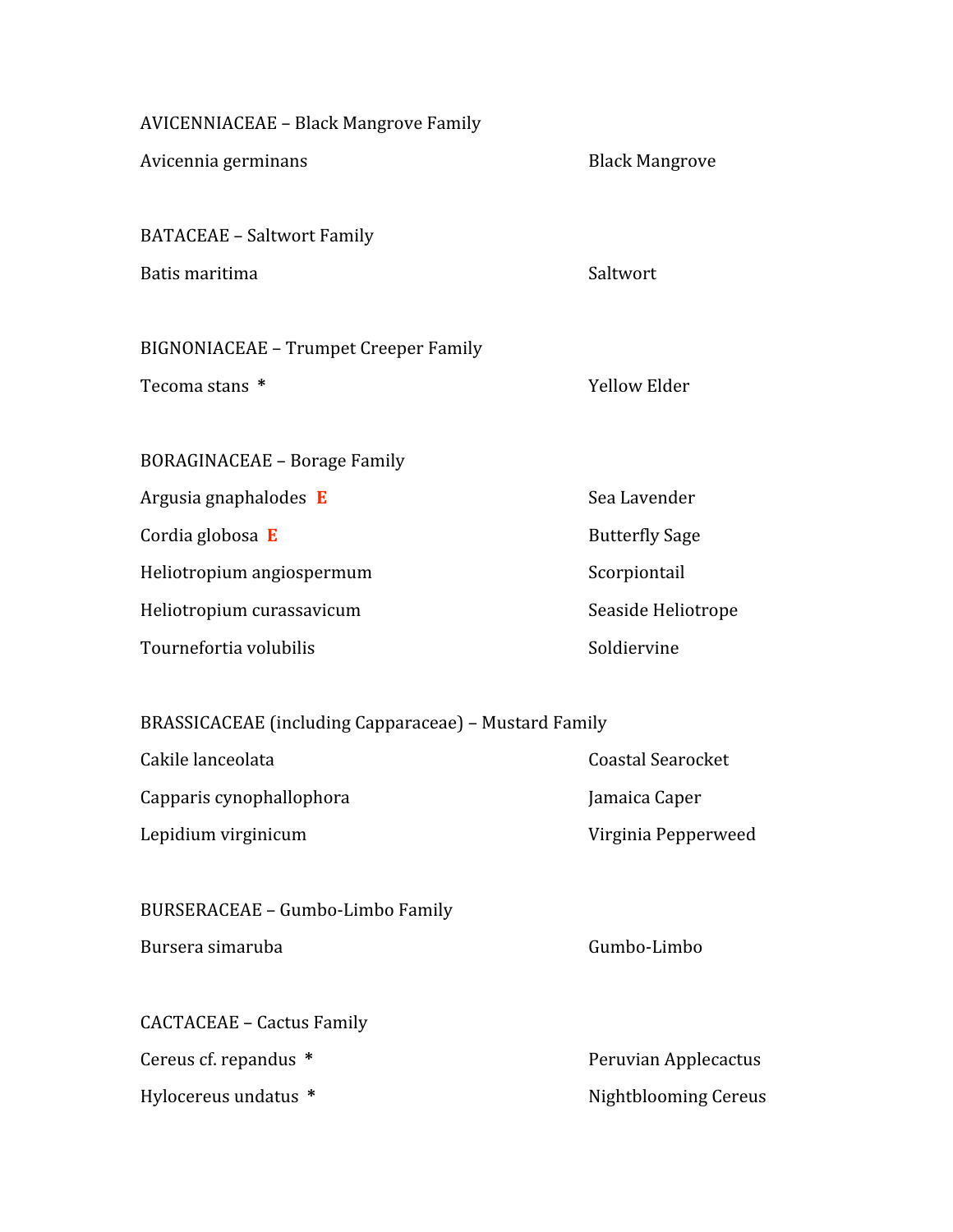Opuntia cochinillifera \* The Cochineal Cactus Opuntia stricta T Erect Prickly-Pear

CARICACEAE
–
Papaya
Family Carica
papaya Papaya

CASUARINACEAE
–
Beefwood
Family Casuarina equisetifolia \* Australian-Pine Casuarina glauca \* The Contract of Casuarina glauca \* The Contract of Casuarina glauca \* The Contract of Contract o

COMBRETACEAE
–
Combretum
Family

Conocarpus erectus **Buttonwood** 

Laguncularia
racemosa White
Mangrove

COMMELINACEAE
–
Spiderwort
Family

Tradescantia spathacea \* Tradescantia spathacea \* Tradescantia by Oysterplant

CONVOLVULACEAE
–
Morning‐Glory
Family

Ipomoea alba Moonflower Ipomoea imperati and a state of the Beach Morning-Glory Ipomoea indica var. acuminata de contrasta de la contrasta de la Coeanblue Morning-Glory Ipomoea pes-caprae and a control of the Railroad Vine

CYPERACEAE
–
Sedge
Family Fimbristylis cymosa et al. (1995) and the Hurricanegrass emission of the Hurricanegrass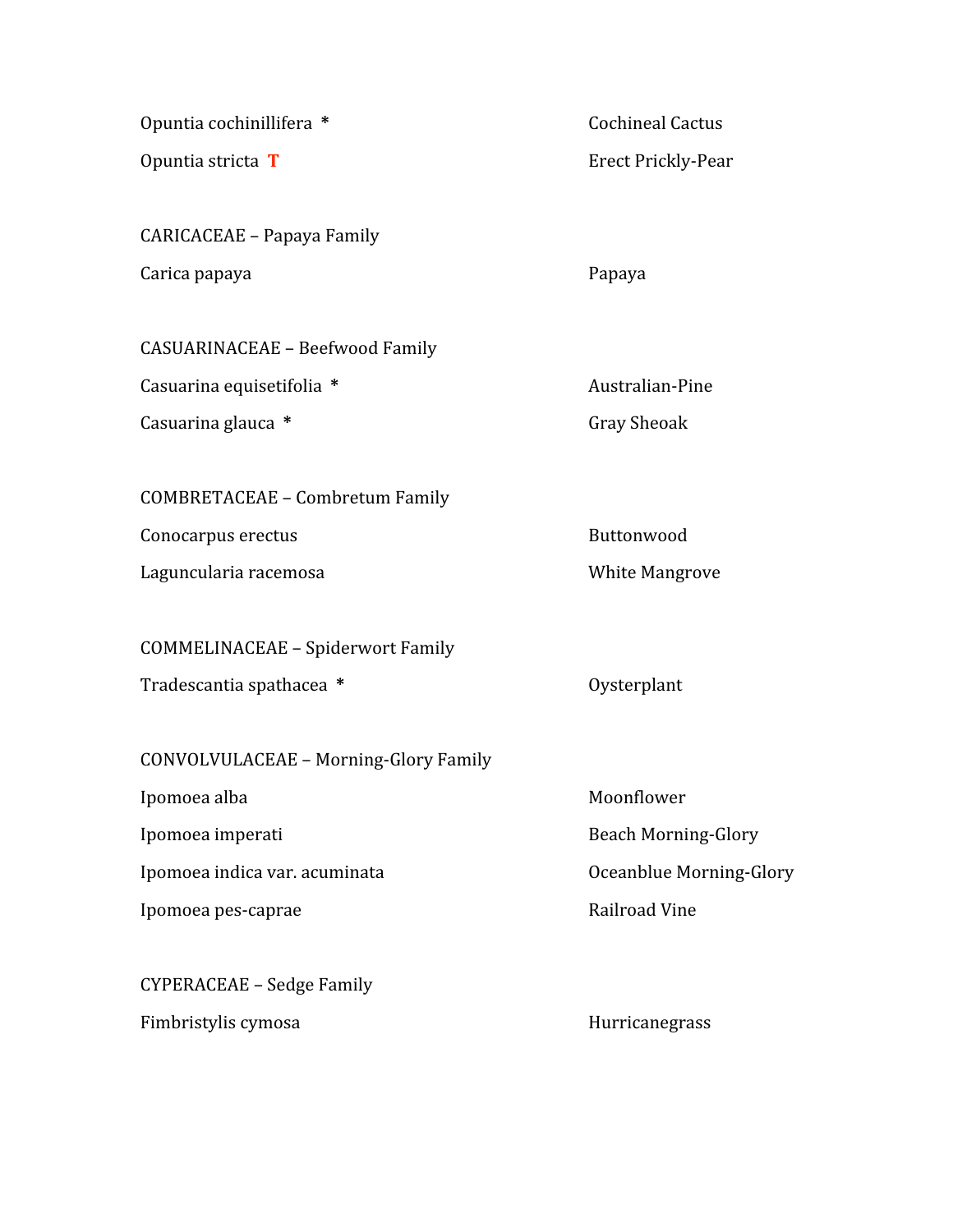EUPHORBIACEAE
–
Spurge
Family Chamaesyce hypericifolia eta alian eta erreful Sandmat Chamaesyce hyssopifolia entry and the Hyssopleaf Sandmat Chamaesyce
mesembrianthemifolia Coastal
Beach
Sandmat Poinsettia cyathophora **Painted Leaf** 

FABACEAE
–
Pea
Family Albizia lebbeck \* The Communication of the Woman's Tongue Caesalpinia
bonduc Gray
Nicker Canavalia
rosea Beach
Bean Delonix regia \* The Royal Poinciana Desmodium
incanum **\*** Beggar
Ticks Galactia striata **Florida** Hammock Milkpea Leucaena
leucocephala **\*** Leadtree

GENTIANACEAE
–
Gentian
Family Eustoma
exaltatum Seaside
Gentian

GOODENIACEAE
– Goodenia
Family Scaevola taccada \* 1982 **Scaevola** taccada \* 1982 **Beach Naupaka** 

MALVACEAE
–
Mallow
Family Abutilon
permolle Coastal
Indian
Mallow Sida ciliaris **Fringed Fanpetals** Fringed Fanpetals Sida rhombifolia and a compared to the line of the Indian Hemp

Thespesia populnea  $*$  Portia Tree; Seaside Mahoe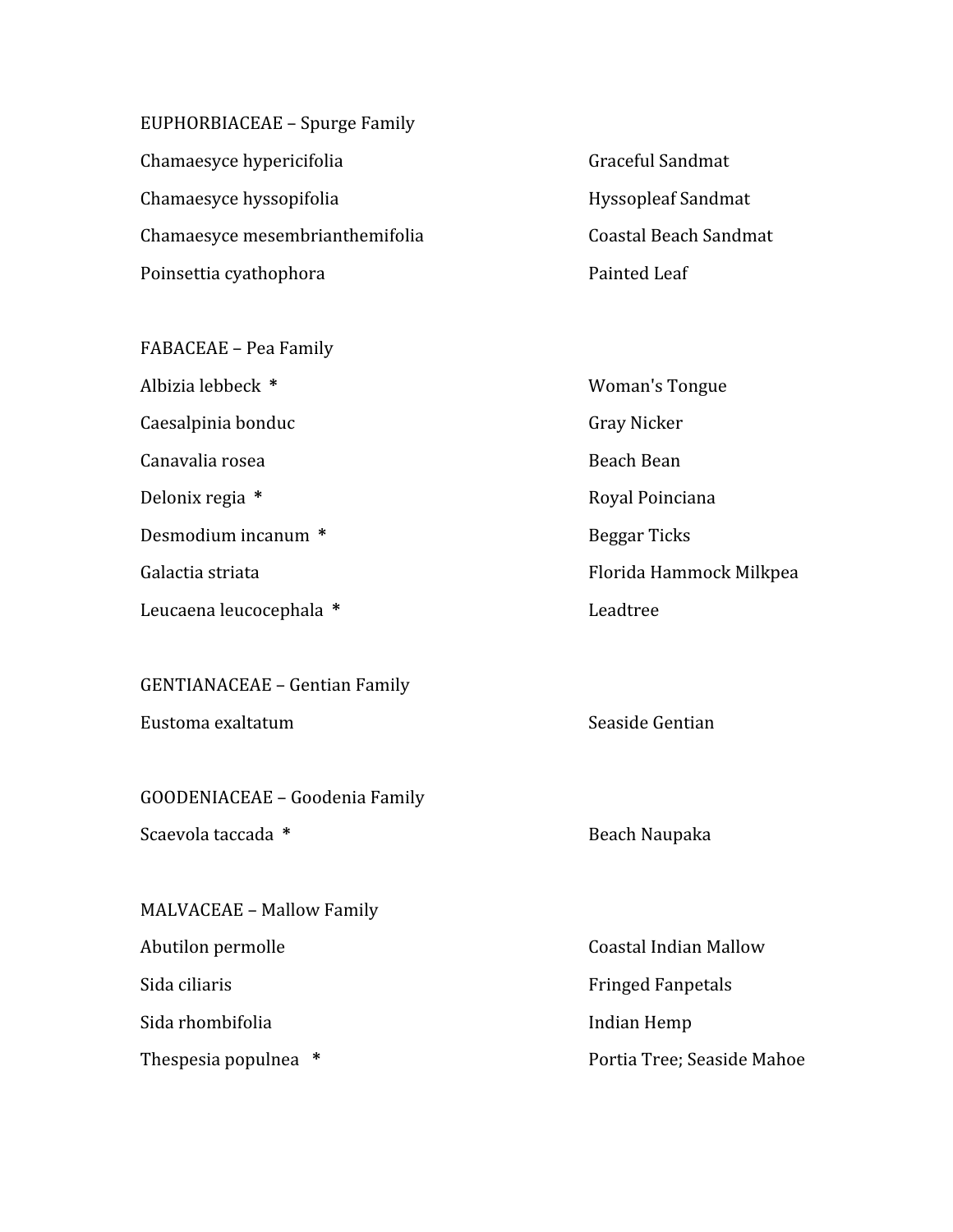| <b>MORACEAE - Mulberry Family</b>     |                                |
|---------------------------------------|--------------------------------|
| Ficus aurea                           | <b>Strangler Fig</b>           |
| Ficus citrifolia                      | <b>Shortleaf Fig</b>           |
|                                       |                                |
| NYCTAGINACEAE - Four-O'Clock Family   |                                |
| Boerhavia diffusa                     | Red Spiderling                 |
| <b>OLEACEAE - Olive Family</b>        |                                |
| Forestiera segregata                  | <b>Florida Privet</b>          |
| Jasminum dichotomum *                 | <b>Gold Coast Jasmine</b>      |
| PASSIFLORACEAE - Passionflower Family |                                |
| Passiflora suberosa                   | <b>Corkystem Passionflower</b> |
| POACEAE - Grass Family                |                                |
| Cenchrus spinifex                     | Coastal Sandspur               |
| Eustachys petraea                     | Pinewoods Fingergrass          |
| Panicum amarum                        | <b>Beach Grass</b>             |
| Panicum virgatum                      | Switchgrass                    |
| Paspalum setaceum                     | Thin Paspalum                  |
| Paspalum vaginatum                    | Seashore Paspalum              |
| Setaria parviflora                    | Knotroot Foxtail               |
| Schizachyrium sanguineum              | Little Bluestem                |
| POLYGONACEAE - Buckwheat Family       |                                |

Coccoloba uvifera  $\qquad \qquad$ Seagrape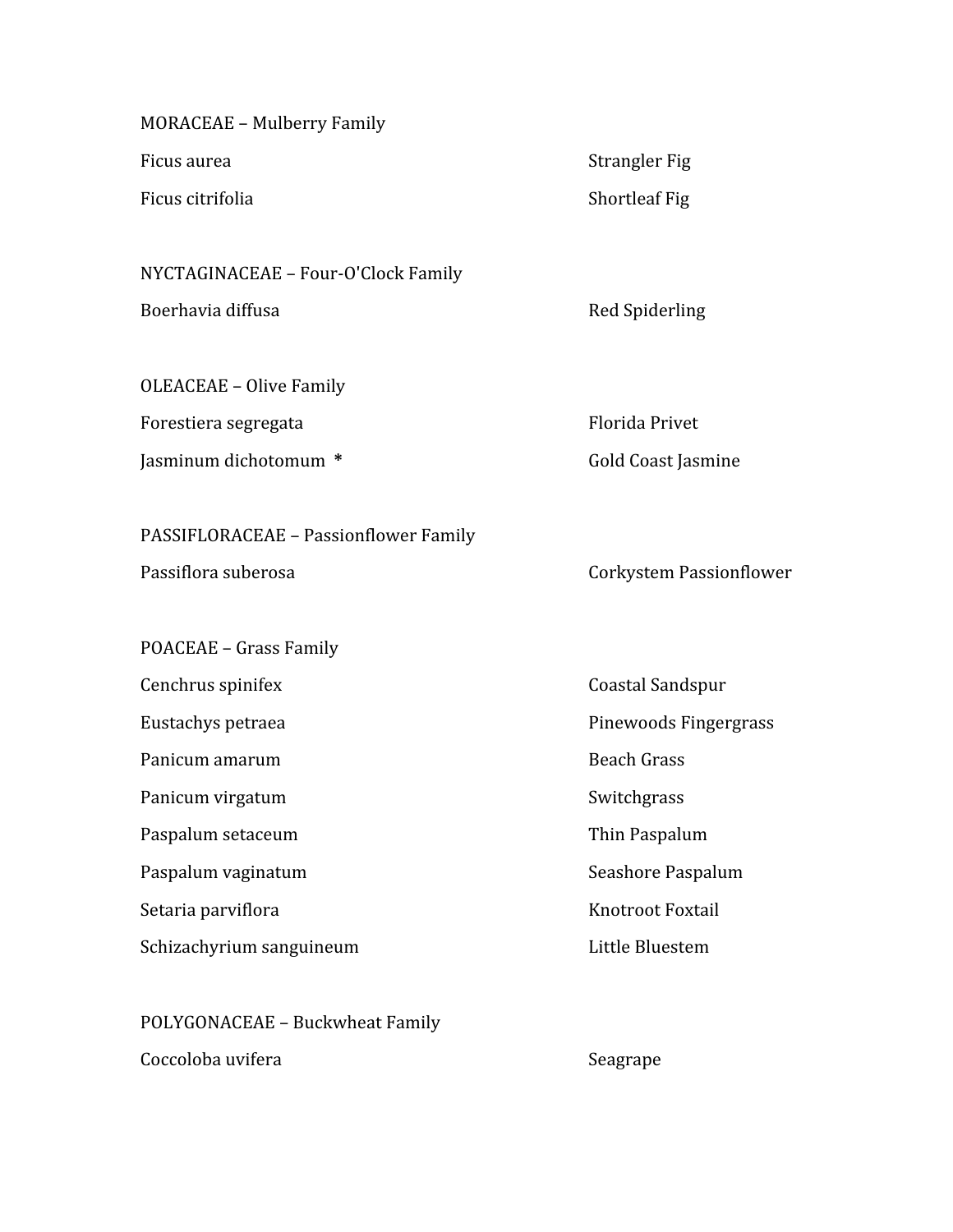PORTULACACEAE
– Purslane
Family

Trianthema
portulacastrum **\*** Desert
Horsepurslane

RHAMNACEAE
–
Buckthorn
Family Colubrina
asiatica Latherleaf Reynosia septentrionalis **E** Darling Plum

RHIZOPHORACEAE
–
Mangrove
Family Rhizophora mangle **Reduction** Red Mangrove

RUBIACEAE
–
Madder
Family Chiococca alba Snowberry **Erithalis fruticosa T** Black Torch

RUSCACEAE
–
Butcher's
Broom
Family Sansevieria hyacinthoides \* Bowstring Hemp

SURIANACEAE
–
Bay
Cedar
Family Suriana maritima **Bay Cedar** 

THEOPHRASTACEAE
– Theophrasta
Family Jacquinia
keyensis **T** Joewood

TURNERACEAE
– Turnera
Family

Turnera
ulmifolia **\*** Yellow
Alder

Morinda
royoc Cheese
Shrub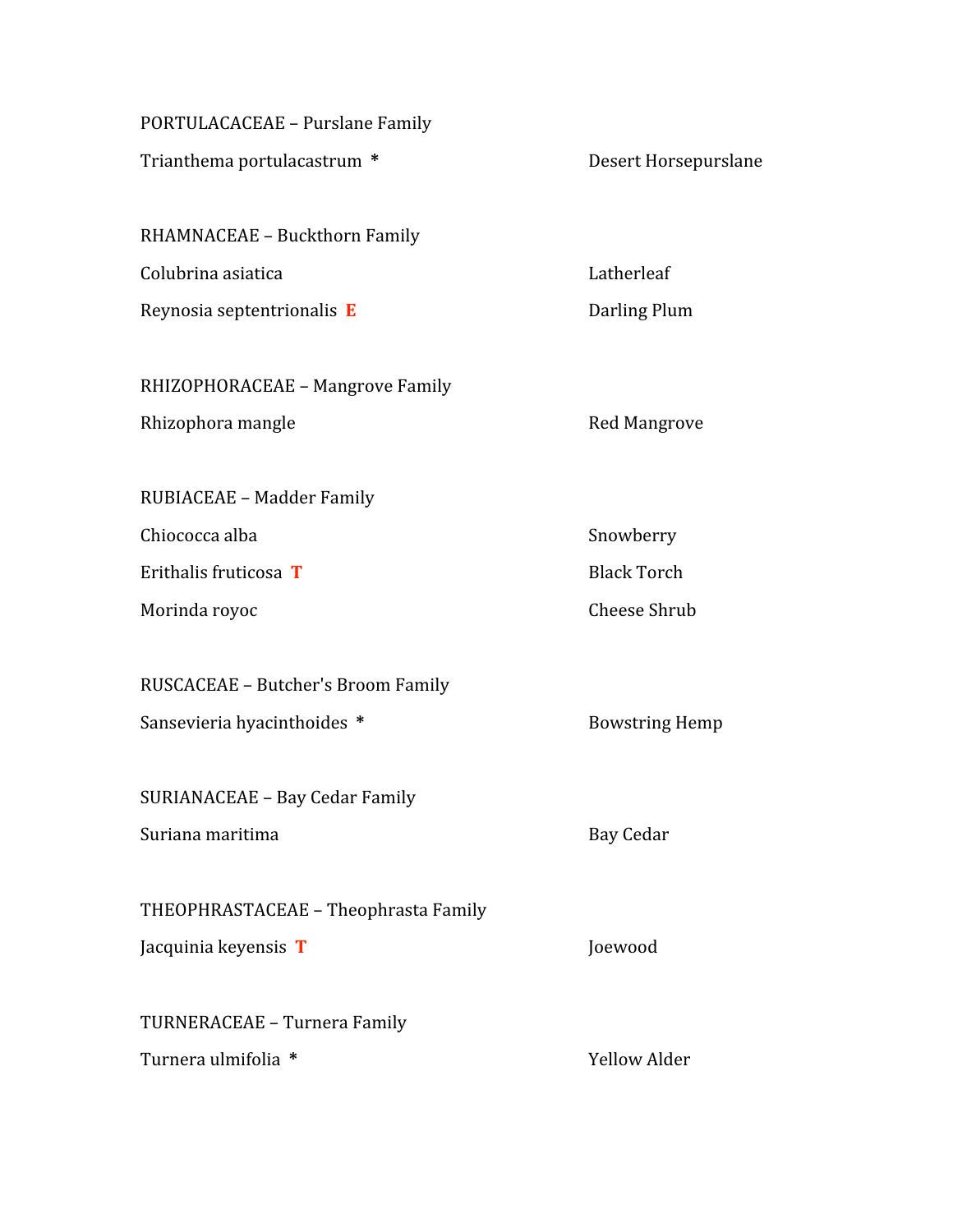VERBENACEAE
–
Verbena
Family

Lantana
involucrata Wild
Sage

Stachytarpheta jamaicense and a stachytarpheta is a stache by the Blue Porterweed

ZYGOPHYLLACEAE
–
Caltrop
Family

Kallstroemia
maxima **\*** Big
Caltrop

## **KEY
TO
SYMBOLS**

- **\***  =
Non‐native
exotic
species
- T = State-listed threatened species
- E = State-listed endangered species

#### **FAUNA:**

**BIRDS** (\*\* observed on 7/17/10) Double‐Crested
Cormorant \*\* Laughing Gull \*\* Roseate
Tern

\*\* Common
Tern

\*\* Least
Tern

\*\* Spotted
Sandpiper Yellow-Crowned Night-Heron \*\* Great
White
Heron

\*\* Cattle
Egret Osprey
(nesting)

\*\* Bald
Eagle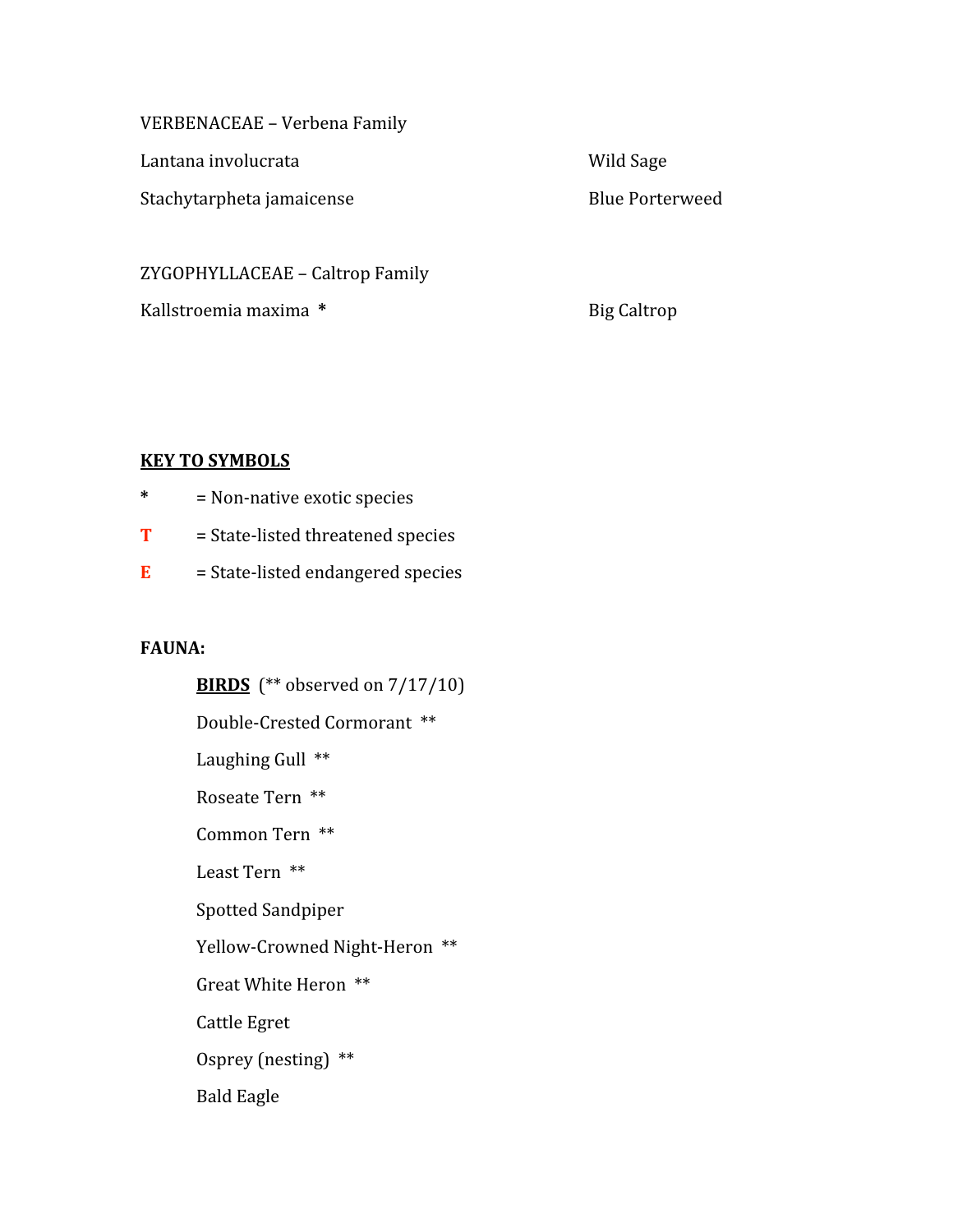White-Crowned Pigeon \*\* Mourning
Dove

\*\* Northern
Mockingbird

\*\* Northern
Cardinal

\*\* White-Eyed Vireo (calling) \*\* Common
Grackle

\*\* Red‐Winged
Blackbird

\*\*

#### **BUTTERFLIES** (observed by RLH on 7/17/10)

Gray
Hairstreak Cassius
Blue Ceraunus
Blue Eastern
Pygmy
Blue Great
Southern
White Large
Orange
Sulphur Cloudless
Sulphur Mangrove
Buckeye White
Peacock Long‐Tailed
Skipper Fiery
Skipper Tropical
Checkered
Skipper Mangrove
Skipper Monk
Skipper Whirlabout Gulf
Fritillary Zebra
Longwing